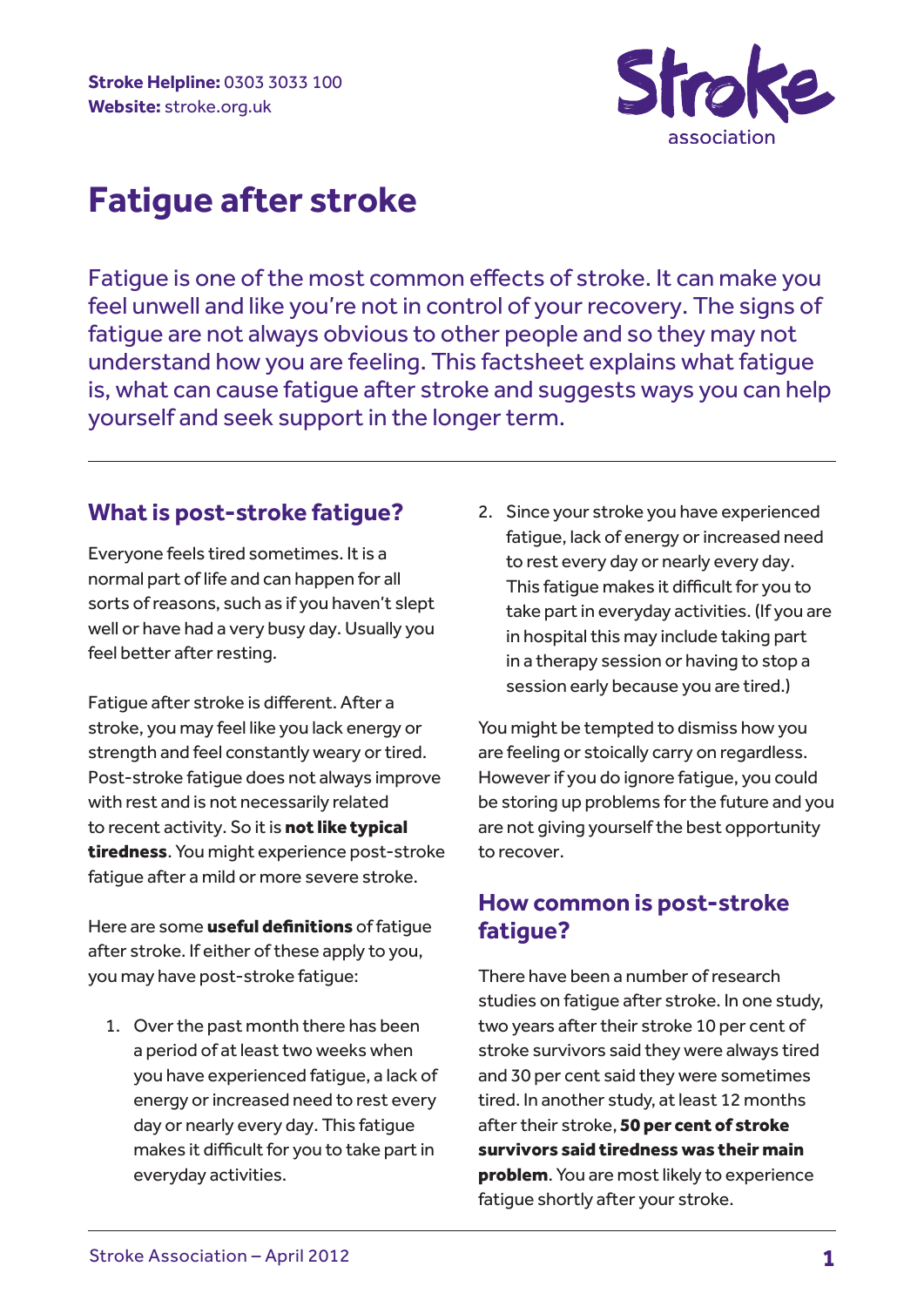Post-stroke fatigue can range from relatively mild to severe and the **intensity of the** tiredness does not seem to be related to the severity or type of stroke you have had. Post-stroke fatigue is just as common after strokes caused by bleeding in the brain (haemorrhagic strokes) as those due to a blockage in a blood vessel (ischaemic strokes). We do know that you are more likely to experience fatigue after a stroke than after a transient ischaemic attack (TIA), sometimes called a mini stroke.

Even if you have made a full physical recovery, or your stroke was some time ago, fatigue can still be a constant problem.

Some research studies show that women, older people and those who suffered from fatigue before their stroke are the ones most likely to experience it. However, other studies show younger people and those who were previously completely fit can also feel tired after a stroke. Other individual studies made a connection between being unemployed and having fatigue after stroke. But the relationship is not clear and more research is needed.

Many people describe fatigue as the most difficult and upsetting problem they have to cope with after a stroke. You may not feel able to engage fully in **rehabilitation** because you feel so tired. It can affect your ability to regain your *independence* in dayto-day life and it can be difficult to return to work or to socialise again and enjoy everyday activities.

It can also affect your quality of life and relationships, as family and friends may not understand how genuinely exhausting the fatigue can be.

# **Why do I feel so tired?**

It is likely that a mixture of physical and emotional factors are contributing to you experiencing fatigue after stroke, even though we don't fully know what makes some people have fatigue when others do not. The main reason for you being tired is simply that you have had a stroke.

#### **How you might feel in the early stages**

In the early weeks and months after a stroke your body is healing and the rehabilitation process takes up a lot of energy so it is very common to feel tired.

You are also more likely to have lost strength and fitness whilst being in hospital or as a result of the stroke, although this does not always mean you will have post-stroke fatigue.

#### **How you might feel later on**

In the long term, having a physical disability also means your energy is being used in different ways. For example walking and completing other daily activities may well take up much more energy than they did before your stroke, making you more likely to feel tired.

#### **Emotional changes**

Feeling depressed and/or anxious is common after a stroke. Many people who suffer from fatigue after stroke, also feel depressed or anxious. However, although most people with depression do feel tired, not everyone with fatigue is depressed. If you feel your mood is low or you are feeling constantly irritable or tense then don't ignore it. Your GP can prescribe medication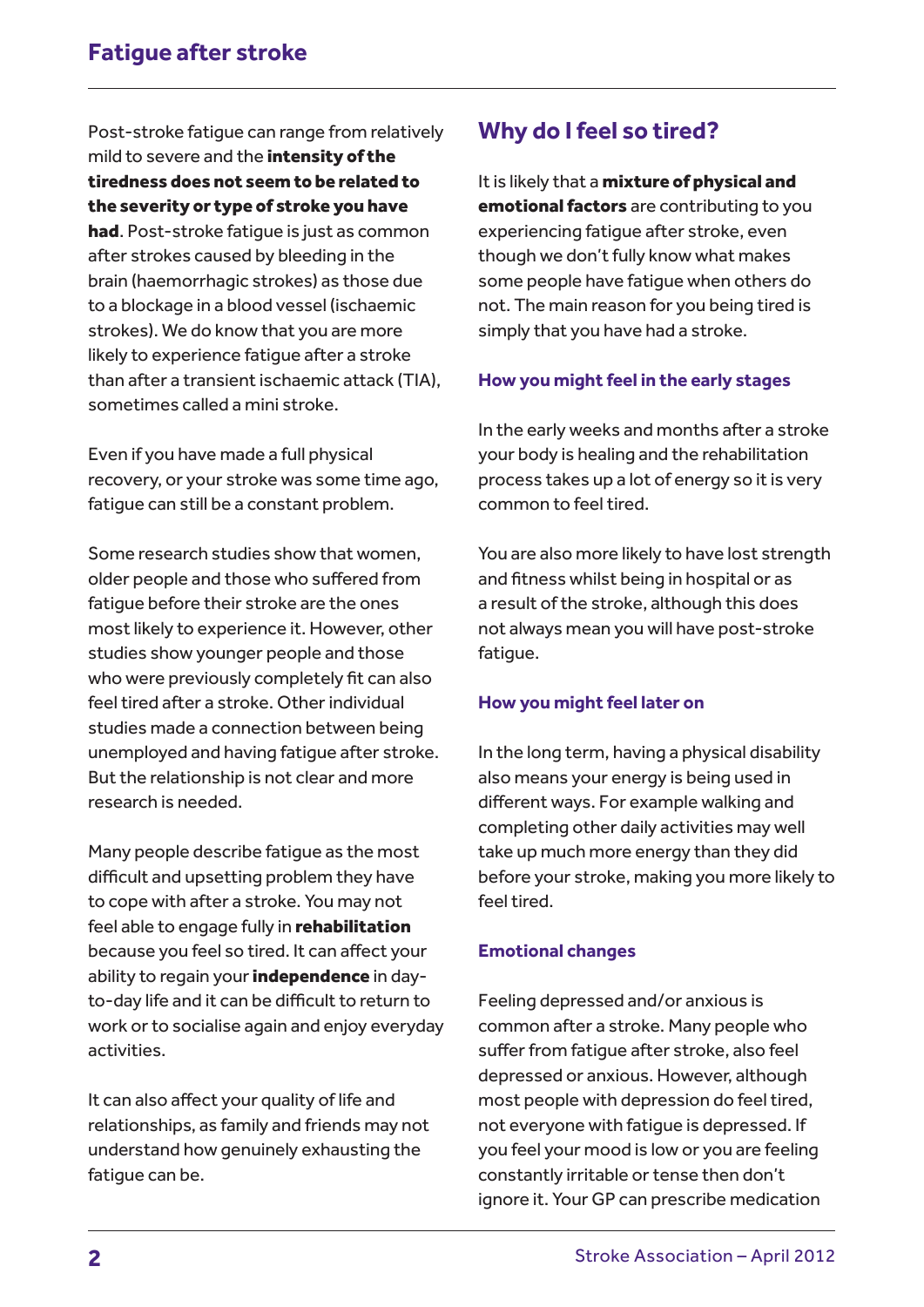and/or refer you on for support and advice such as counselling. See our factsheets *F10, Depression after stroke* and *F36, Emotional changes after stroke* for more information.

#### **Other factors**

Other factors that can affect how tired you feel include sleeping problems such as insomnia and sleep–related breathing disorders (such as sleep apnoea); eating problems; anaemia (iron deficiency); diabetes or an underactive thyroid gland.

Some **medication** also causes fatique. For example, beta blockers for high blood pressure, drugs for epilepsy, pain and antidepressants can all cause fatigue.

It has also been suggested that fatigue may be associated with inflammatory cells or hormones (such as cortisol) that are disturbed by the stroke.

### **What treatment is available?**

There is no specific medication to treat post-stroke fatigue. However, there are a lot of things you can do to manage the condition.

Getting a proper **diagnosis** and finding out if there are any specific causes for your fatigue is the first step.

Your GP or stroke nurse can check if there are any medical conditions that could be affecting your fatigue. Some can be picked up with a blood test and can be treated.

Reviewing your current medication is also worthwhile. If your fatique is at least partly caused by side effects of your medication, it usually improves with time or once you start a new medication. Never stop taking your medication suddenly because you think it is making you tired – some medication has to be stopped gradually. Talk to your **GP** or stroke specialist for advice.

### **Managing your fatigue**

Below are some suggestions to help you manage your fatigue. These include tips to help you with any emotional problems (for example frustration, loss of control and worry) as well as practical problems (less activity, reduced social life, impact on work and disturbed sleeping pattern).

- Being tired is very common after a stroke. It can happen to anyone, so remember it is not your fault.
- Your tiredness may not be obvious to other people so they may not understand how you feel. This may be frustrating for you. Show your family and friends this factsheet to help them understand what you are going through. They can then help you deal with it.
- Give yourself plenty of time. It can take many months before post-stroke fatigue starts to lift. The more you push yourself the worse you are likely to feel. Accepting that it takes time to improve can help you to cope better.
- Keep a written or visual diary of how much you are doing each day. Over time this really helps to remind you of the progress you've made.
- Don't push yourself to do too much if you're having a 'better day'. Although it is tempting, it may leave you exhausted for the next day or two.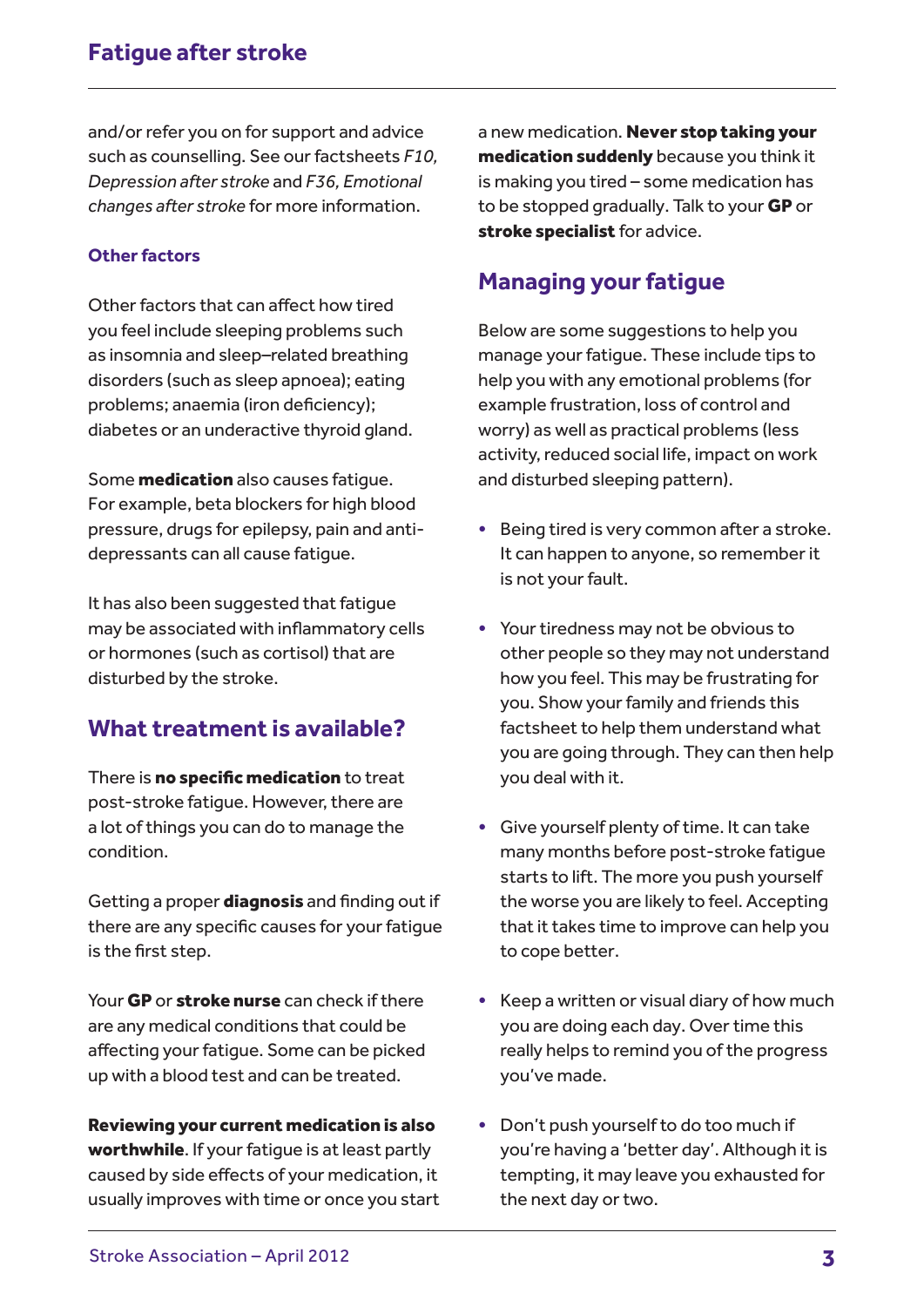- Celebrate your successes. Many people feel frustrated by what they can't do and forget to feel good about what they have started to do again.
- Learn to pace yourself by taking proper breaks before or after doing things. Even gentle activities like talking with friends, a car journey and eating a meal can be tiring.
- Listen to your body. If you are exhausted during the day then rest. This could either be sitting or lying down or sleeping. There is no rule about how much time to rest for. However, if you are not sleeping at night then try resting less during the day.
- Don't make it hard for yourself by trying to do all the things you used to, or at the same speed. It can be helpful to lower your expectations of what you can achieve for a while, so you can build up stamina and strength again slowly.
- Find out how much you can do in a day and stick to it. For example, if you can achieve about four hours of activity a day (with rests in between) without being too tired then that is the right level for you. If you do too much, you will probably soon realise as you will need to rest more or have to spend a day in bed to recover.
- Build up stamina and strength slowly or you may well feel you are going backwards, so increase your activity gradually.
- Start to wind down during the evening and get into a bedtime routine.
- Try to maintain some level of exercise, as regular exercise may help to improve

fatigue. Start gently, for example a very short walk or a few minutes on an exercise bike, and slowly build up without overdoing it.

- Eat healthily. Carbohydrates such as bread and pasta are good sources of energy and try to eat at least five portions of fruit and vegetables each day. If you are not eating enough then ask your GP to refer you to a dietitian. See our factsheet *F8, Healthy Eating and stroke* for more information.
- Seek support. Fatigue can be very worrying and upsetting and just knowing it is because of the stroke can help. Your local stroke team, GP or occupational therapist can help put you in touch with different types of support, for example stroke clubs, counselling, relaxation programmes, exercise groups or alternative therapies. Contact us for details of stroke clubs and other support in your area.

# **Can I go back to work?**

Most people want to return to work if they can. Here are some pointers for giving you the best possible chance of doing this successfully.

- Your workplace could be assessed by an occupational therapist. They will look at whether it's necessary to adapt any equipment you use or change work practices. If you are not currently seeing an occupational therapist, your GP can refer you to one.
- Give yourself plenty of time to recover from your stroke before going back to work. Putting pressure on yourself will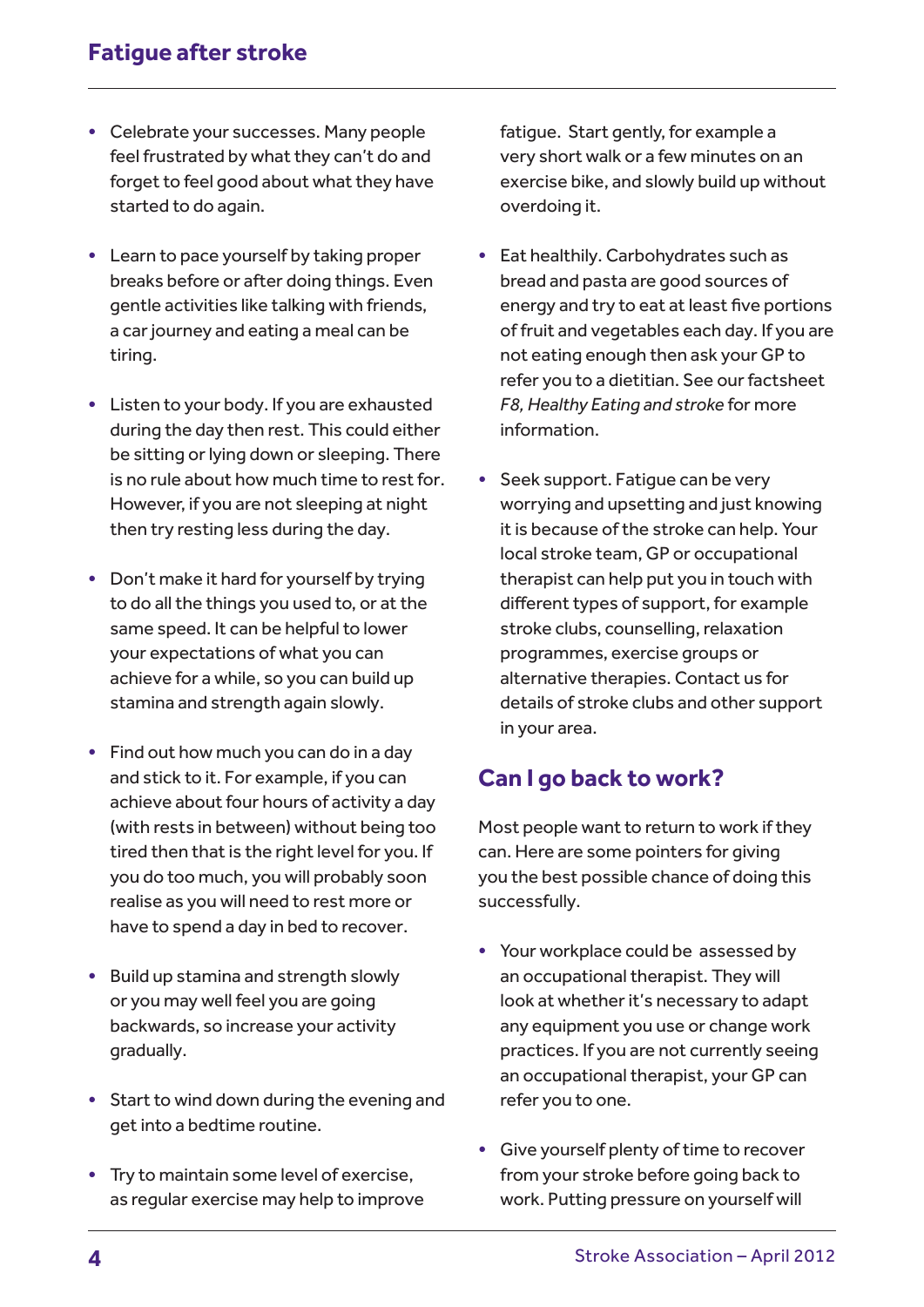only make it harder.

- It is very important to talk to your employer/colleagues and explain your post-stroke fatigue before you go back. Because the tiredness is not visible it is unlikely they will know about it unless you tell them. Take a medical report if you have one.
- Many people need to return to work part-time to start with, sometimes only for a couple of hours each day or every other day. Usually building up your time gradually over a few weeks is more effective than doing it quickly. Talk to your employer about what is best for you.
- Make sure you don't overload yourself when you first go back. The first few months are as much about looking after yourself as about work.

See our factsheet *F9, Stroke in younger adults* for more information about returning to work.

Getting back to work can be very satisfying, but it is not always possible. If the fatigue means you cannot return to your old job then you may have to look at working fewer hours or changing jobs. It may even mean you have to stop working. Accepting this may not be easy. Get as much support as you can. Contact us for details of support groups in your area.

### **Useful organisations**

Stroke Association

Stroke Helpline: 0303 3033 100 Website: stroke.org.uk Email: info@stroke.org.uk Contact us for information about stroke, emotional support and details of local services and support groups.